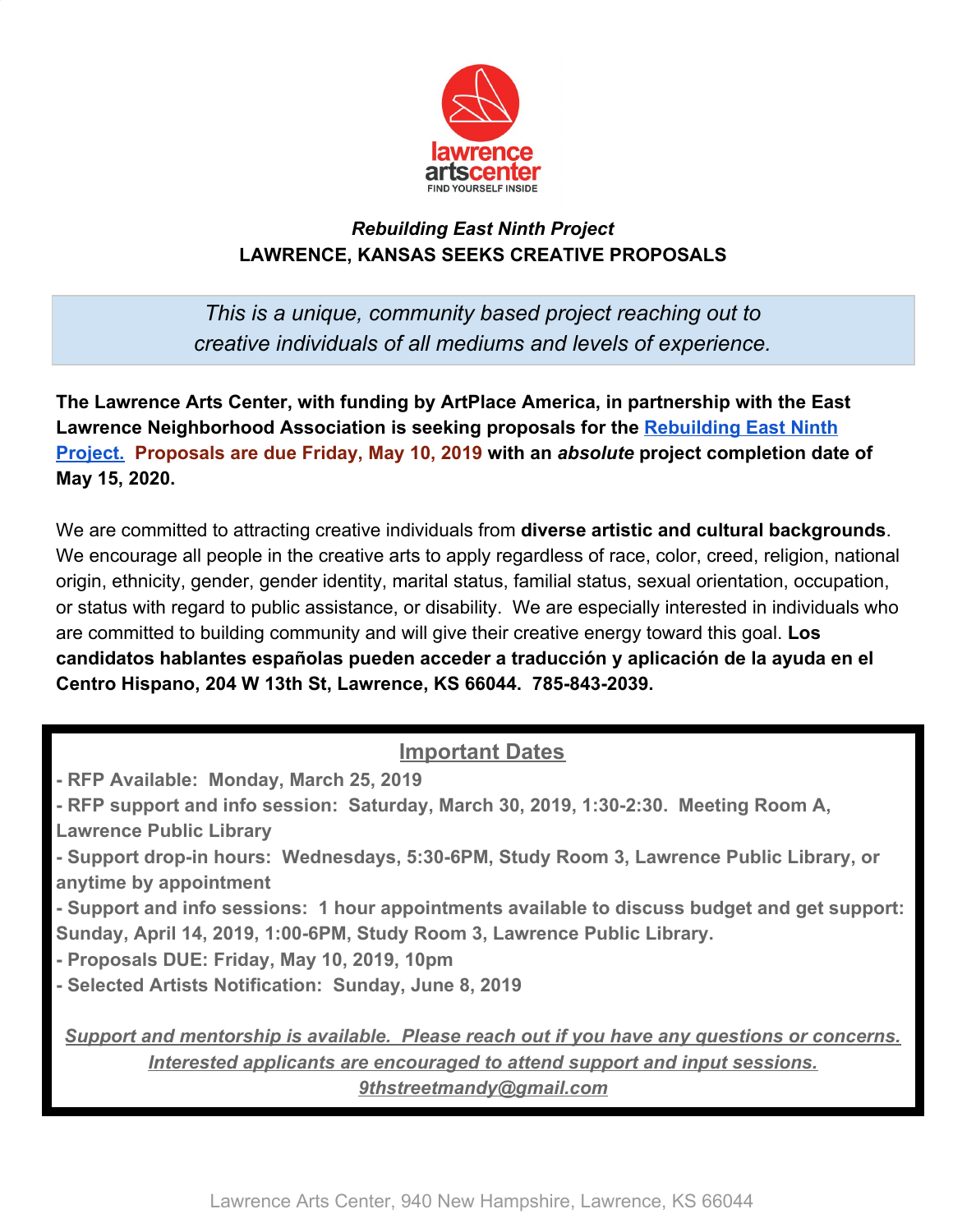**Project Budget**: \$13,500 for each accepted project, to be paid in 4 installments. Initial payment can be invoiced upon contract approval. Lack of capital for up-front expenses should not be a barrier to application.

**Eligibility:** We are seeking artists or teams *not limited to visual art*. Artists from all mediums, traditional to unorthodox, are encouraged to apply. There are no residency requirements for this opportunity, but applicants should be aware that the project is community based and will require a connection to or an understanding of the East Lawrence neighborhood. Additionally, on-site activity beginning with a project presentation shortly after grants are awarded will be necessary. **Emerging artists who are new to the field of public art are encouraged to apply.** *Applications will be reviewed on the following criteria:*

- Openness to working collaboratively with the project team members and community
- An understanding of community based artwork
- Creativity, ingenuity, passion, and originality
- Understanding of project values and goals
- Eagerness to access project resources and support
- Quality and completeness of application materials

**Deadline**: Friday, May 10, 2019, 10pm. Applications must be in-hand (or inbox) by this date.

## **Background**

*[Rebuilding East Ninth](https://www.rebuildingeastninth.com/)* is the final iteration of the Ninth Street "ArtPlace America" Project. Five projects will be selected through this final RFP, bringing us to a total of FIFTEEN public art projects! This project has been built upon community input and participation. Three input sessions hosted 90 participants and yielded valuable information to guide the art selection criteria for this project based on the values of the neighborhood. Naturally, the upcoming proposed projects should embody those ideals. Successful applicants will read and incorporate these values into their proposals. Reports from the input sessions, neighborhood history, and project history are all available on the [project website.](https://www.rebuildingeastninth.com/)

This project phase is titled *"Pathways"* and calls for community based public art projects led by Artists and others that could be designed to elaborate on *Research* (previous RFP, see project website after April 28 for selected projects) projects and/or model and implement new strategies for inclusive co-design, equitable planning and open communication. This phase of the project would either build on the Research Phase or artists could propose another kind of project. The Project Facilitator will lead a session where the Artists present their ideas to the community. The Historic Resource Commission will need to approve projects occurring in historic environs and the [Lawrence Cultural Arts Commission](https://assets.lawrenceks.org/assets/artsandculture/lcac/LCACMasterOrientationBook.pdf) will need to approve permanent art projects. Project ideas can include, but aren't limited to, public exhibitions with a local component, temporary art in a public space, public events or programs, a film project, a food project, horticulture, a publication connected to the community or history, digital or online work, a community mural, dance, an art partnership with a neighborhood organization, the creation of a community gathering space, or any creative and/or unorthodox idea that is truly community based and fits the values of this project. Selected artists will be notified June 8, 2019 and projects will be completed/installed no later than May 2020.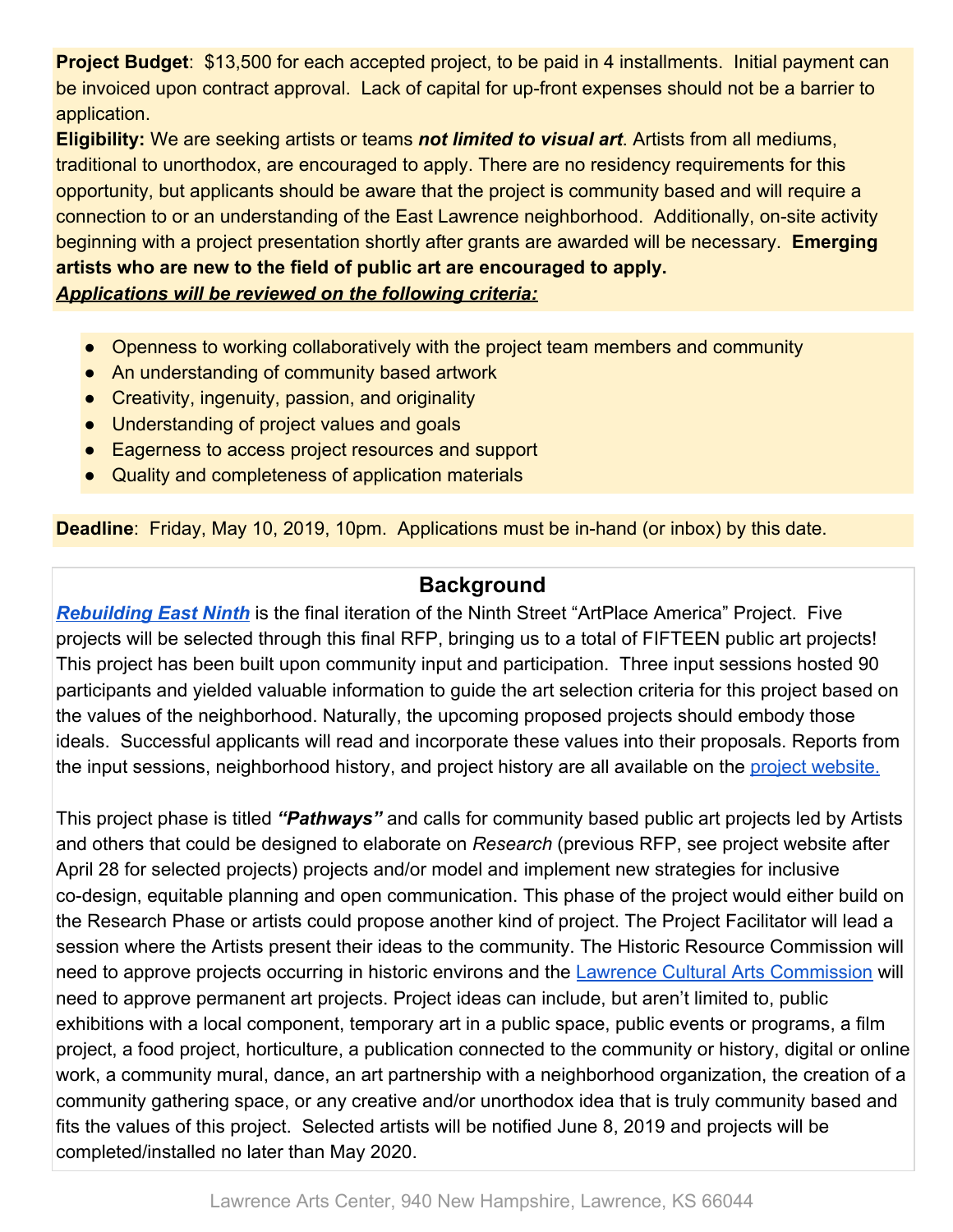**Site Information:** Art is not limited to 9th street. Proposals for projects throughout the **East Lawrence** [Neighborhood](http://www.eastlawrence.com/home/wp-content/uploads/2012/04/elna-map.pdf) are encouraged. Permanent art can be placed in the public right-of-ways, pending City and community approval. Permanent art can be placed on private property with a written letter of support from the property owner and must be accessible to the public. All projects must be able to withstand weather and human interaction while maintaining structural integrity and safety. Performance or temporary art should follow the same procedures of approval. The many art spaces throughout the neighborhood are great venues for performances and events, however, you do not need to limit your performance ideas to official art places. You can work within the boundaries of the entire neighborhood. Please work with the Project Facilitator if you need assistance with a location. In addition, every location will present its own unique questions and challenges. These must all be addressed in the application leaving no room for assumption in the selection process. The Project Team is available to help with property owners and predicting potential issues. The physical boundaries of this project are the Kansas River to the north, Burroughs Creek trail to the east, 15th street on the south and downtown on the west.

\_\_\_\_\_\_\_\_\_\_\_\_\_\_\_\_\_\_\_\_\_\_\_\_\_\_\_\_\_\_\_\_\_\_\_\_\_\_\_\_\_\_\_\_\_\_\_\_\_\_\_\_\_\_\_\_\_\_\_\_\_\_\_\_\_\_\_\_\_\_

\_\_\_\_\_\_\_\_\_\_\_\_\_\_\_\_\_\_\_\_\_\_\_\_\_\_\_\_\_\_\_\_\_\_\_\_\_\_\_\_\_\_\_\_\_\_\_\_\_\_\_\_\_\_\_\_\_\_\_\_\_\_\_\_\_\_\_\_\_\_

**Artwork Goals, Values, Themes, and Context:** Through an extensive community input process, review of past input, and consideration of East Lawrence history, values and themes have been identified. Elaborations and additional information are available on the "[Plan"](https://www.rebuildingeastninth.com/plan) tab of the [project](https://www.rebuildingeastninth.com/) [website](https://www.rebuildingeastninth.com/).

- History of the neighborhood and its people- East Lawrence has a rich and diverse past. From circus trains to the largest apple orchard in the state, project inspiration is plentiful.
- Non-traditional/intuitive art- True to the proud and independent spirit of the neighborhood's residents, the value of art is not defined in a traditional manner. *All mediums, styles, and skill levels are appreciated and celebrated.*
- Respect for place and living things- True respect for the place, people, flora, and fauna should be reflected in your proposal. This might look like celebrating place and people, addressing a community need, or acknowledging social issues from the present or past.

To get a complete understanding of the goals, values, themes, and context, please read all history and notes on the project website.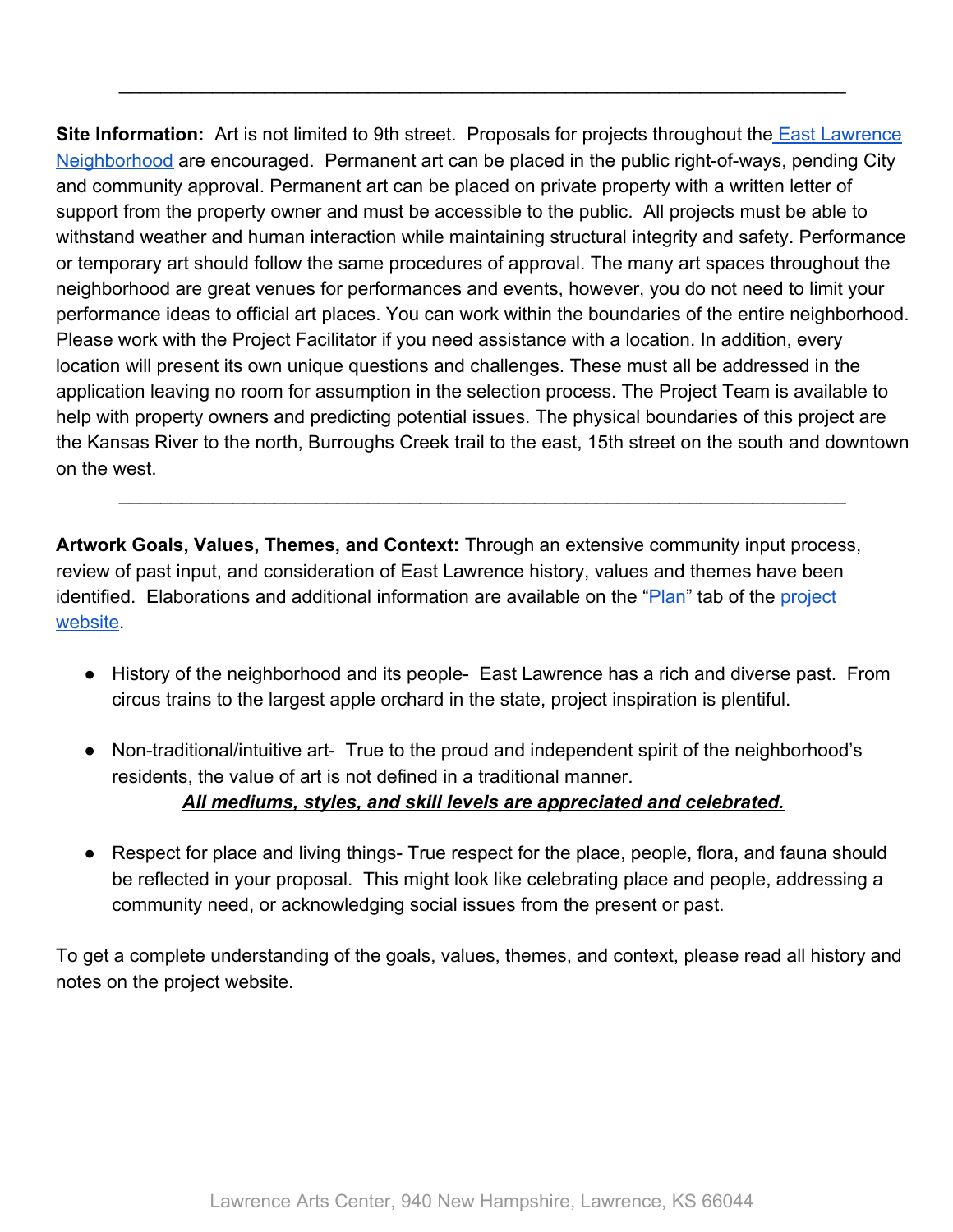**Selection Process:** The Project Team will review proposals to eliminate any incomplete or unqualified applications. Jurors have been selected for their experience with community based public art and ability to embody the values of the project. The Project Team tasked themselves to recruit a jury that represents diversity of medium, expertise, and experience. The members of the Project Team will not make the final art decisions nor be present in the selection meeting. The Project Facilitator will facilitate the selection meeting but will not influence decisions. Artists must be available to present to jurors at approximately 5pm, May 25th, at the Lawrence Arts Center. During the interview process, artists will discuss their work, their ability to work on the project, their interest in this particular project, and their thoughts on community based artwork. The artists who are asked to interview for the project will not be asked to develop a model or physical prototype for the presentation.

\_\_\_\_\_\_\_\_\_\_\_\_\_\_\_\_\_\_\_\_\_\_\_\_\_\_\_\_\_\_\_\_\_\_\_\_\_\_\_\_\_\_\_\_\_\_\_\_\_\_\_\_\_\_\_\_\_\_\_\_\_\_\_\_\_\_\_\_\_

**Submission Requirements:** Please submit Letter of Interest, Concept, Resume, Image List, and References in PDF format.

\_\_\_\_\_\_\_\_\_\_\_\_\_\_\_\_\_\_\_\_\_\_\_\_\_\_\_\_\_\_\_\_\_\_\_\_\_\_\_\_\_\_\_\_\_\_\_\_\_\_\_\_\_\_\_\_\_\_\_\_\_\_\_\_\_\_\_\_\_\_

- 1. *Letter of Interest*: 1 page maximum. Summarize your qualifications and qualities relevant to the project. The entire letter should be no longer than one (1) page.
- 2. *Conceptual & Material Approach to the Project*: 2 page maximum. On no more than two (2) pages, outline your likely conceptual approach to the project, including what types of materials you might use to implement your concept. Drawings are not necessary, but if included, should be submitted on 8  $\frac{1}{2}$  x 11 paper, using no more than four (4) pages.
- 3. *Site information*: 1 page maximum. Describe location and your plan to secure it for public access now and into the future. If location is on private property, include a letter of support from property owner (and neighbors, if deemed prudent by the Project Team).
- *4. Budget:* Complete provided budget form following instructions (see below).
- 5. *Professional Resume*: 2 page maximum. Outline your experience as an artist (no longer than two [2] typed pages). In the case of a team application, include resumes for each team member. Inexperience should not be a barrier. In lieu of a resume, please write a statement of values and intentions for your future in public art. In addition, state how you will ensure success and seek support via mentors and research.
- 6. *VISUAL ARTISTS- Images: Digital Images.* Provide one set of 5-10 JPEG images of past work numbered in priority order of desired presentation. Images within the PDF packet should have maximum dimensions of 1024 x 768 pixels and minimum dimensions of 720 x 480 pixels. Each PDF must include (at minimum) the artist's name, title of the work, medium, and size. Installations or three-dimensional work may be illustrated by multiple images. If JPEGs cannot be inserted into a PDF packet, they must each be labeled in the order as follows: LastnameFirstname-1.jpg; LastnameFirstname-2.jpg; LastnameFirstname-3.jpg; etc. Project Team can assist with this if you need technical assistance. If you do not have images of past projects, please provide a narrative, illustrations, or the equivalent to communicate your aesthetic and abilities. *NON-VISUAL PROJECT ARTISTS can submit descriptions, sound files, videos, or any digital file to adequately represent your work.*
- 7. *Annotated File List*: For digital files. The annotated list must correspond with the order of the files and must include the following information: artist's name, title of artwork, medium, size (if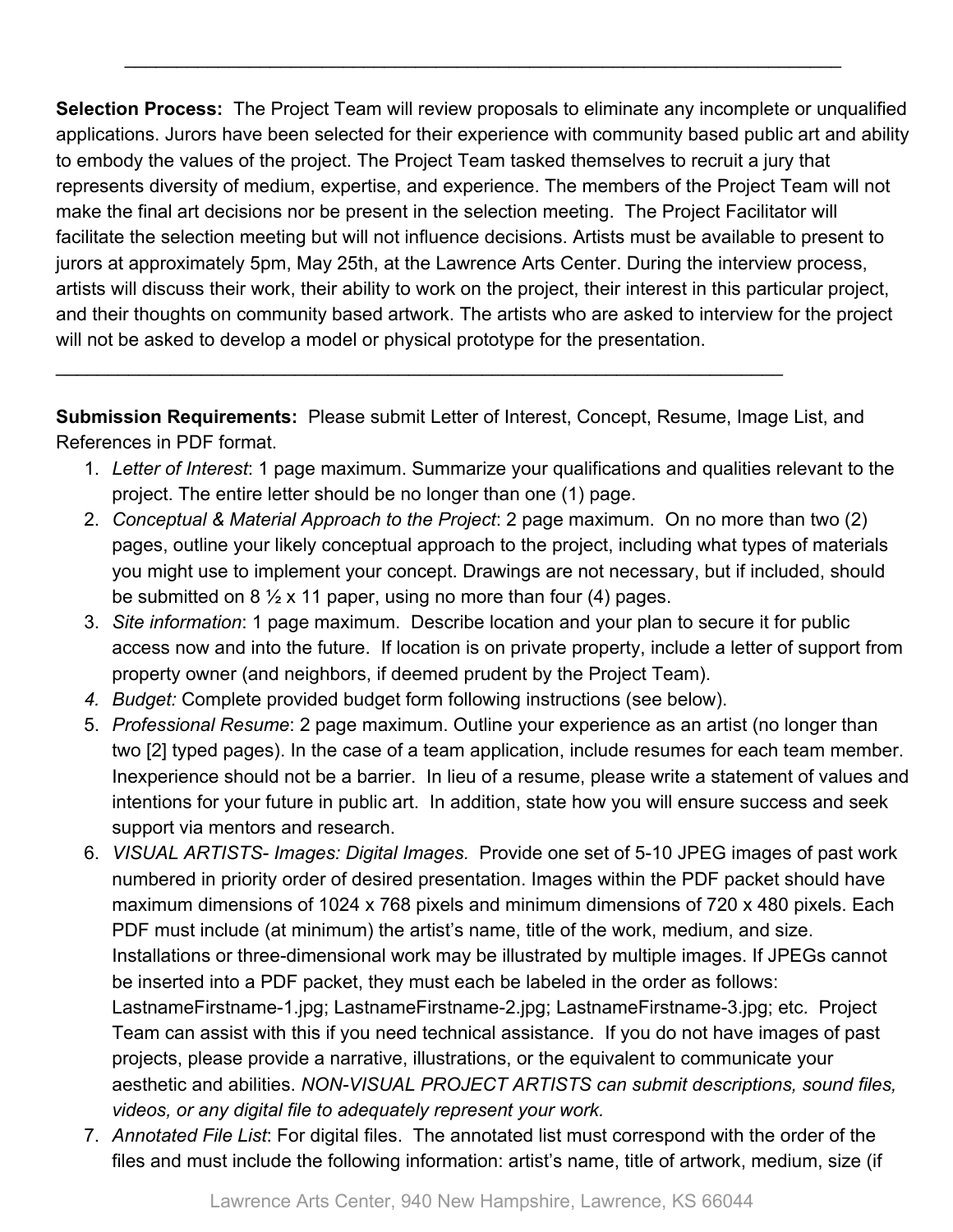applicable), date of artwork completion, location and any project details such as budget, commissioning agency, etc.

- 8. *Professional References*: 1 page maximum. Provide the names and contact information of three references with whom you have worked for or who have commissioned your work in the past. Actual letters of reference are not required. Emerging artists can use any reference that can speak to their ability to produce quality work within the project requirements.
- 9. Optional: 5 page maximum. Selections of support materials such as reviews, news articles, and other information that supports your work may be included.

\_\_\_\_\_\_\_\_\_\_\_\_\_\_\_\_\_\_\_\_\_\_\_\_\_\_\_\_\_\_\_\_\_\_\_\_\_\_\_\_\_\_\_\_\_\_\_\_\_\_\_\_\_\_\_\_\_\_\_\_\_\_\_\_\_\_\_\_\_\_\_\_\_\_\_\_

#### **How to Submit:**

Please submit your materials via email or filesharing link to RFP@rebuildingeastninth.com Hard copies can also be submitted to (online submission preferred): Lawrence Arts Center Rebuilding East Ninth Attn: Mandy Enfield 940 New Hampshire Lawrence, KS 66044

If you submit by email, you WILL receive a confirmation. If you don't receive a confirmation email, we didn't receive you application and you need to resubmit or contact us for help.

\_\_\_\_\_\_\_\_\_\_\_\_\_\_\_\_\_\_\_\_\_\_\_\_\_\_\_\_\_\_\_\_\_\_\_\_\_\_\_\_\_\_\_\_\_\_\_\_\_\_\_\_\_\_\_\_\_\_\_\_\_\_\_\_\_\_\_\_\_\_\_\_\_\_\_\_

QUESTIONS? Contact Mandy Enfield, 9thstreetmandy@gmail.com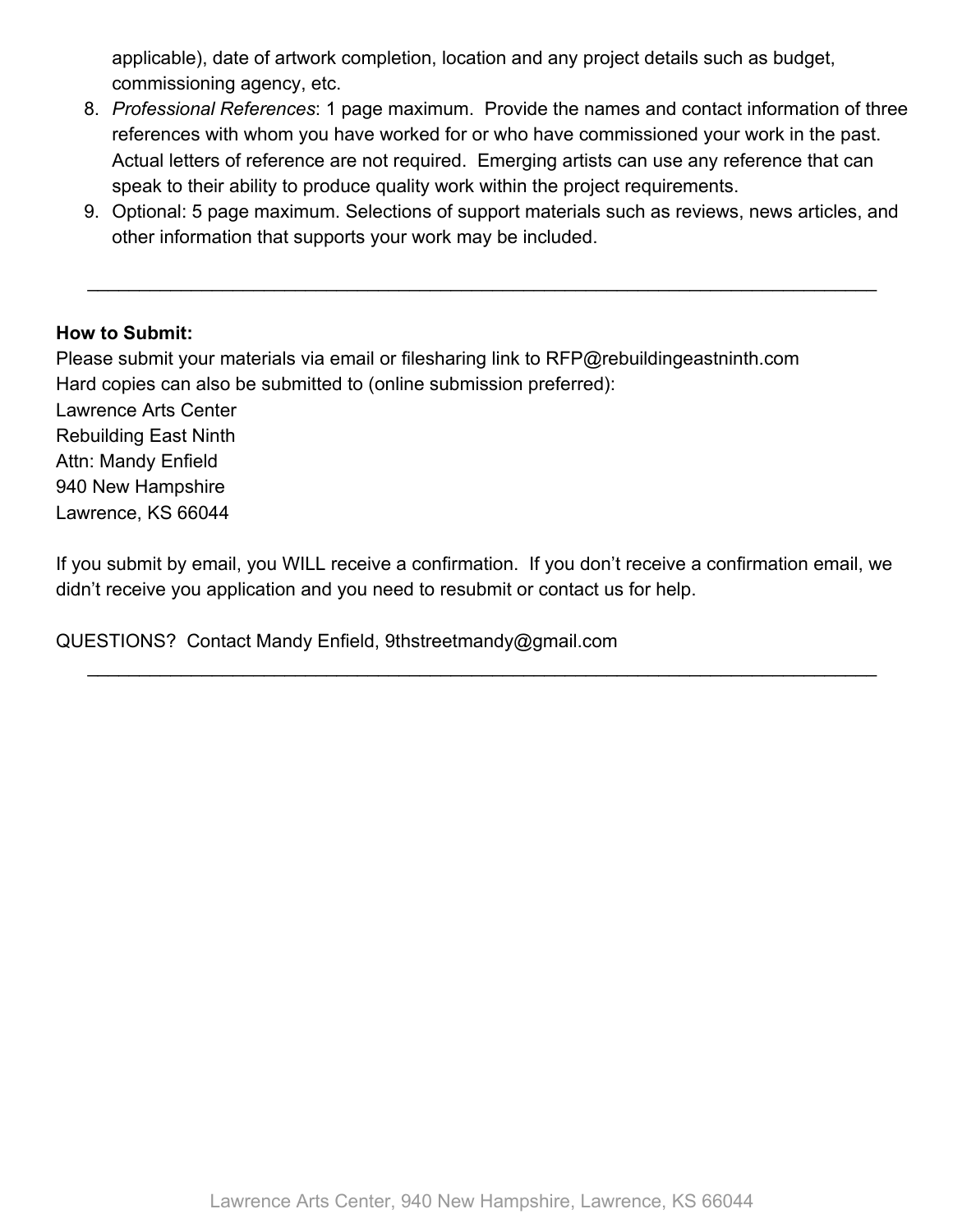# **REBUILDING EAST NINTH BUDGET INSTRUCTIONS**

Please download the budget form. If you do not have Microsoft Excel, you can use Google Sheets. Please include your budget as a page in your final pdf or submit it separately, if needed. If it is not in your full application pdf, save your file with your project name in the title (ProjectTitleBudget.xls). Formulas are already set in the spreadsheet file, so it will automatically total your numbers. In addition, if you cannot use a spreadsheet form, feel free to print the page above and handwrite your budget numbers. PLEASE NOTE: If you do receive funding for your project, you are encouraged to keep good records and to keep the money separate from your regular expenses. If you fail to complete your project, you will be asked to document all expenditures and return monies that cannot be accounted for. This allows us to reallocate funds to other deserving projects.

### *Tips for filling out your budget*

A well prepared and realistic budget will strengthen your application. The jurors will review your budget carefully to make sure that you have budgeted enough money to carry out your proposed budget, while making sure that you have not over--inflated any of the sums.

## *Research & Planning Advice*

Please research your materials, processes, venues and so on. One of the best ways to plan a project is to sketch out all the steps that will be required -- from drawing up initial plans to carrying out the final presentation -- with a rough timeline. Then you can go back and try to imagine all the expenses that you might incur along the way. Be thorough. You can find information by calling vendors and requesting an estimate for a material or a process, or you can search online. Once you think you have a good plan, try to find someone who has done something similar before and ask them if they think you have missed something important. Common items that are often forgotten for public art projects, for example, are insurance, permits or engineering stamps. Planning for these expenses ahead of time will not only demonstrate that your project is realistic, but will also prevent you from having to pay for surprise items out of pocket.

In the process of your planning you should be thinking a lot about your time, in terms of scheduling and value. The East Ninth project expects you to pay yourself as a professional artist for your work. Normally this represents about 10% to 15% of a budget as a base fee for your training and experience. Beyond that, if you are engaging in time consuming processes or performance of some kind, the artist fees may be increased. If you have a collaborative group with multiple artists, you could also budget more for artist fees. If you are performing a task that could qualify as an outside expense for your project, you can pay yourself for those services as well (ex: Sewing costumes, preparing food that would otherwise be catered, etc).

It is recommended that you download a budget form and complete it in Google Sheets or Microsoft Excel. If you cannot do that, you can handwrite your budget in the form below. You must read the budget form instructions. The categories in the budget form are examples, not required line items.

\_\_\_\_\_\_\_\_\_\_\_\_\_\_\_\_\_\_\_\_\_\_\_\_\_\_\_\_\_\_\_\_\_\_\_\_\_\_\_\_\_\_\_\_\_\_\_\_\_\_\_\_\_\_\_\_\_\_\_\_\_\_\_\_\_\_\_\_\_\_\_\_\_\_\_\_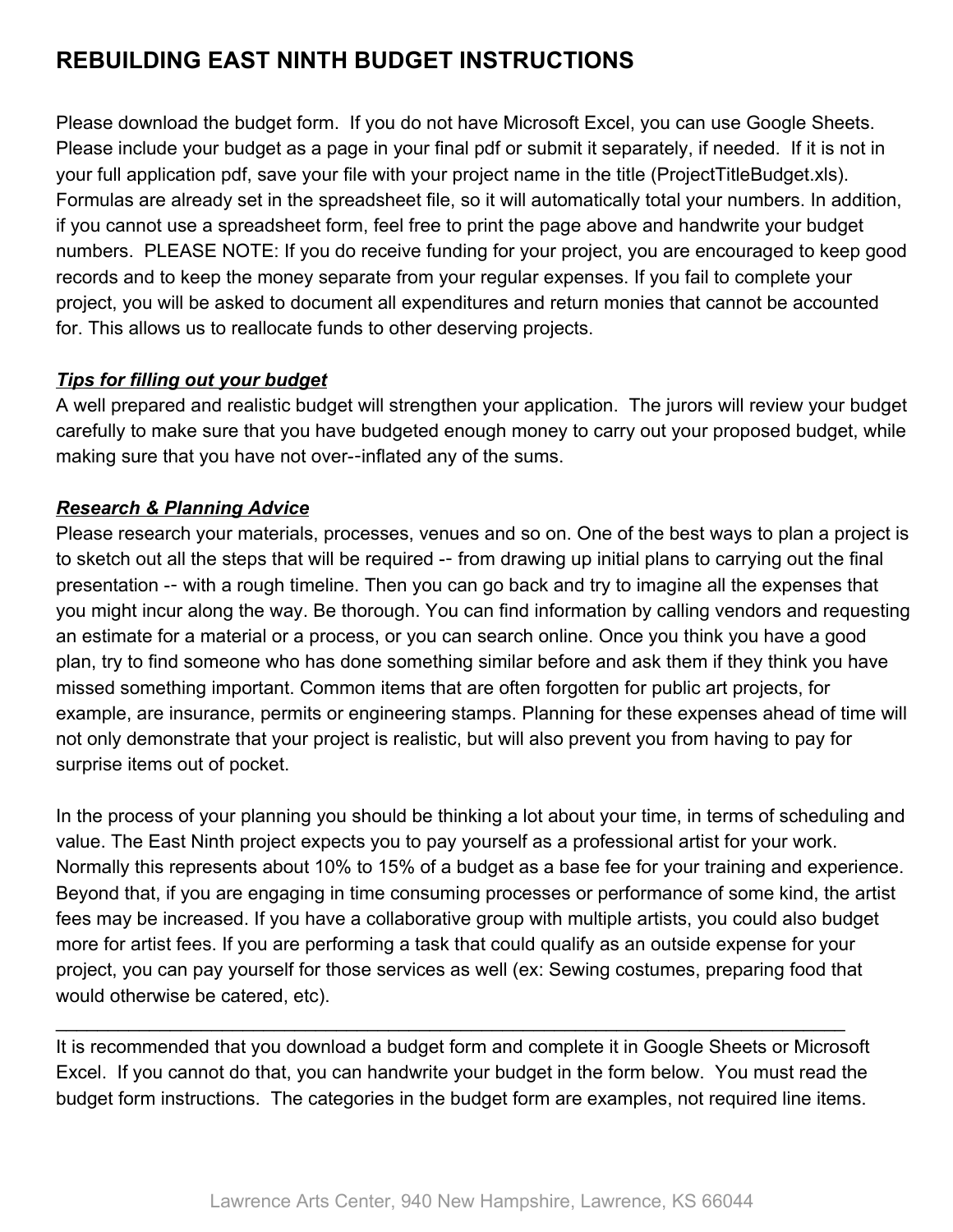| Project<br>Title:<br>Please include projected expenses, anticipated<br>income (including in-kind), and the total project<br>budget. Provide descriptions for all entries. Please<br>make sure that expenses and income balance. Please<br>reference the Budget Instruction Form.<br>Feel free to modify the formatting of this form to fit your<br>needs. |              |
|-----------------------------------------------------------------------------------------------------------------------------------------------------------------------------------------------------------------------------------------------------------------------------------------------------------------------------------------------------------|--------------|
|                                                                                                                                                                                                                                                                                                                                                           |              |
|                                                                                                                                                                                                                                                                                                                                                           |              |
|                                                                                                                                                                                                                                                                                                                                                           |              |
|                                                                                                                                                                                                                                                                                                                                                           |              |
|                                                                                                                                                                                                                                                                                                                                                           |              |
| <b>Budget \$</b>                                                                                                                                                                                                                                                                                                                                          | <b>Notes</b> |
| <b>EXPENSES</b>                                                                                                                                                                                                                                                                                                                                           |              |
| Fees                                                                                                                                                                                                                                                                                                                                                      |              |
| <b>Artist Fees</b>                                                                                                                                                                                                                                                                                                                                        |              |
| <b>Contractor Fees</b>                                                                                                                                                                                                                                                                                                                                    |              |
| <b>Contractor Fees</b>                                                                                                                                                                                                                                                                                                                                    |              |
|                                                                                                                                                                                                                                                                                                                                                           |              |
|                                                                                                                                                                                                                                                                                                                                                           |              |
| <b>Subtotal fees</b><br>\$0.00                                                                                                                                                                                                                                                                                                                            |              |
| <b>Production</b>                                                                                                                                                                                                                                                                                                                                         |              |
| <b>Materials</b>                                                                                                                                                                                                                                                                                                                                          |              |
| <b>Technical: Installation</b>                                                                                                                                                                                                                                                                                                                            |              |
| <b>Technical: Equipment</b>                                                                                                                                                                                                                                                                                                                               |              |
| <b>Technical: Other</b>                                                                                                                                                                                                                                                                                                                                   |              |
| <b>Venue/Rental Fee</b>                                                                                                                                                                                                                                                                                                                                   |              |
| Documentation                                                                                                                                                                                                                                                                                                                                             |              |
|                                                                                                                                                                                                                                                                                                                                                           |              |
| <b>Subtotal production</b><br>\$0.00                                                                                                                                                                                                                                                                                                                      |              |
| Marketing (modify categories to fit your project, or leave blank if marketing isn't an aspect of your<br>project)                                                                                                                                                                                                                                         |              |
| <b>Fliers</b>                                                                                                                                                                                                                                                                                                                                             |              |
| <b>Postcards</b>                                                                                                                                                                                                                                                                                                                                          |              |
| <b>Posters</b>                                                                                                                                                                                                                                                                                                                                            |              |
| <b>Other</b>                                                                                                                                                                                                                                                                                                                                              |              |
|                                                                                                                                                                                                                                                                                                                                                           |              |